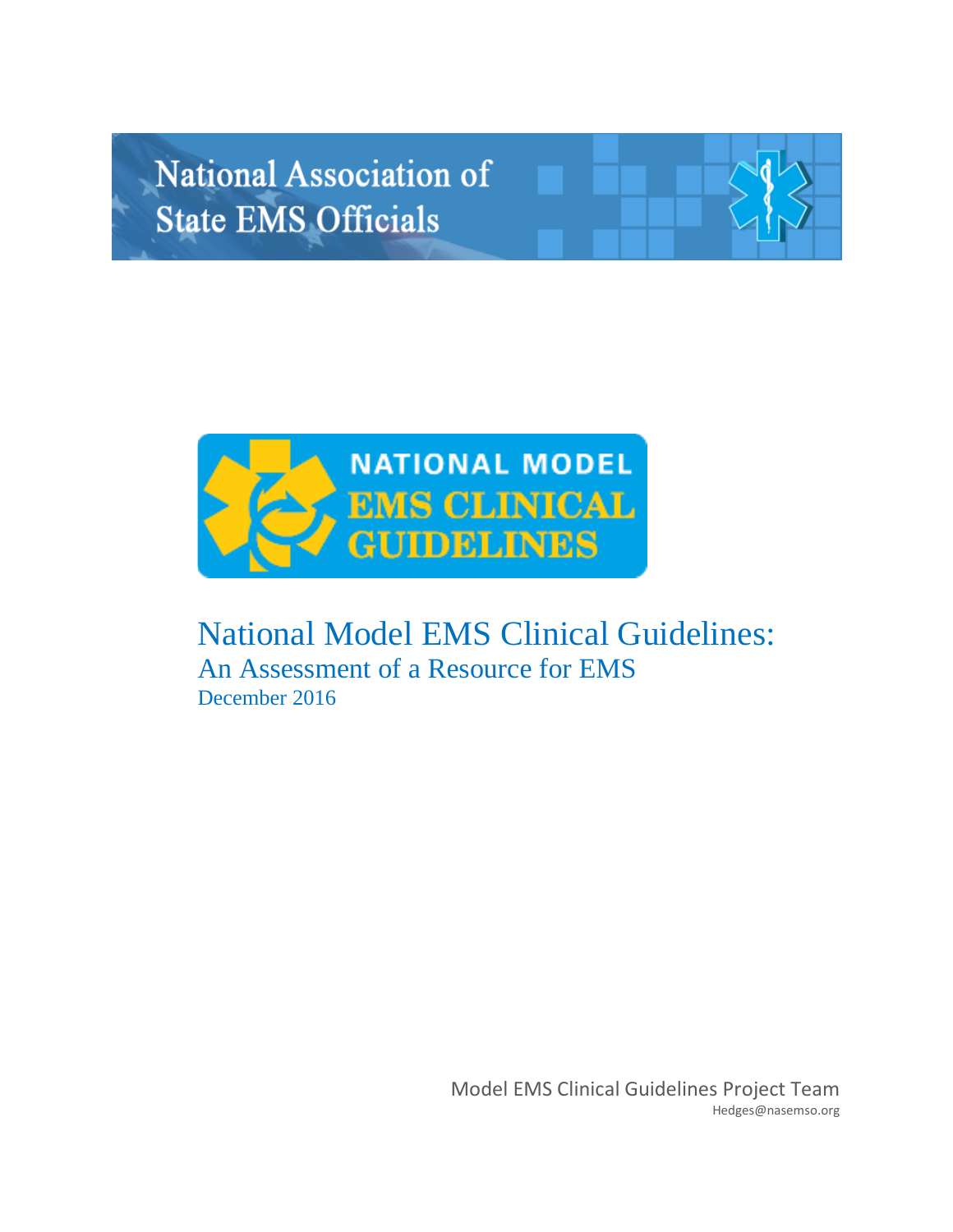# **Background**

In 2014, the **NASEMSO National Model EMS Clinical Guidelines** (Guidelines) were released following the conclusion of a two-year project initiated by the **National Association of State EMS Officials (NASEMSO) Medical Directors Council**. The project was developed to help state and local EMS systems ensure a more standardized approach to the practice of prehospital patient care using the most current knowledge and to encompass evidence-based guidelines as they were developed. The clinical guidelines are meant to serve as a resource for prehospital clinical practice and can be adapted for use on a state, regional or local agency level.

The project was funded by the National Highway Traffic Safety Administration, Office of EMS and the Health Resources Services Administration, EMS for Children Program. Co-principal investigators Dr. Carol Cunningham and Dr. Richard Kamin led a project team (work group) comprised of emergency and other specialty physicians from eight national EMS-related physician organizations in creating the document. Experts from a multitude of specialties provided input and technical assistance in creating the guidelines, and feedback from the EMS stakeholder community was incorporated into the final version. The result was a core set of the most commonly used or essential clinical guidelines.

In 2016, two years after the Guidelines were released, the project team reconvened to review the core guideline set, revise those in need of updating, and develop new guidelines to build upon the original set. The project team has also made a concerted effort to gather feedback on the original guidelines to determine what changes should be incorporated into the next version of the document. This document summarizes the feedback obtained about the original set of guidelines and what recommendations will be considered in the next release.

# Who was Contacted/ Methods of Assessing

The audiences chosen to target for feedback about the original set of clinical guidelines were (1) state EMS officials and (2) those who had requested copies of the Guidelines in Microsoft Word, presumably for ease in adapting for their own use. A survey was designed specifically for each group to capture information the project team felt would be helpful in the next phase when revising and adding to the document.

Another measure of determining interest in the Guidelines is the number of times it was downloaded from the project website. While the download frequency yields limited information about whether the document met the needs of the EMS community, it does demonstrate the level of attention and presumably significance.

In the last two months of 2014, the Guidelines were downloaded 1,883 times. Even though it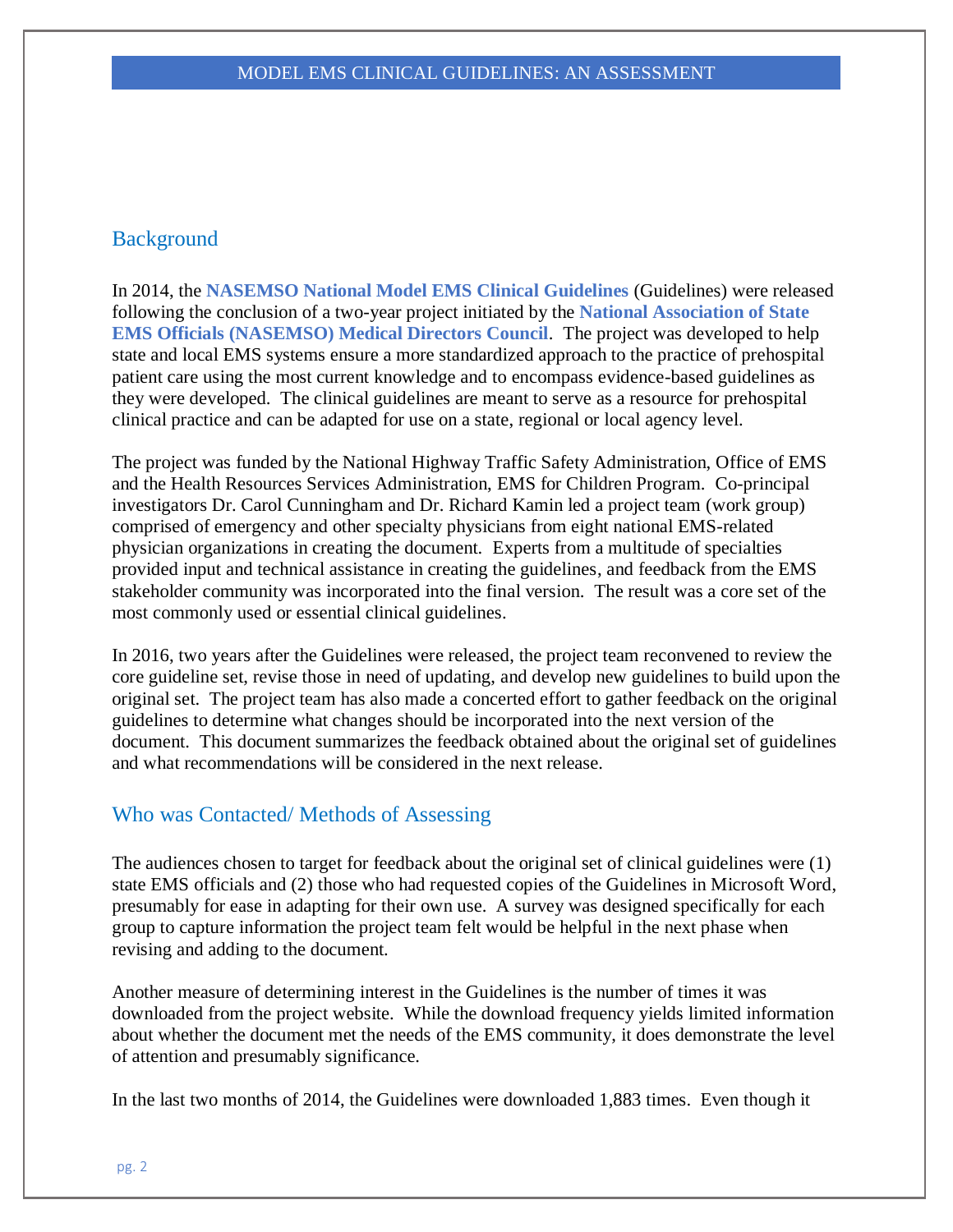was not posted until October 23, 2014, it was the 13th most downloaded document in 2014 of documents on the NASEMSO website.

In 2015, there were 7,655 downloads of the Guidelines. It was the 4th most downloaded document that year.

In the first 10 months of 2016, the Guidelines were downloaded 5,897 times and it was the 3rd most downloaded document.

The revised Model EMS Clinical Guidelines document (with an updated resuscitation guideline) was posted in August 2016 and was downloaded 598 times through October 31, 2016.

There was a total of 16,033 downloads, from October 23, 2014 through October 31, 2016.

# What We Learned: from State EMS Officials

A request for feedback was sent to all state EMS directors via email with a link to the survey. Forty-two of the 56 state or territorial EMS offices complied with the request, resulting in a 75% response rate. Of the 42 responses, most (29) were from state EMS directors, while 13 were completed by the state medical director designee and 4 were from the deputy director or other similarly-ranking official.

Knowledge of the Guidelines: The first question asked of state EMS officials was meant to determine their level of knowledge about the Guidelines. The Model EMS Guidelines project had been heavily publicized within NASEMSO at its inception, and presented or otherwise discussed several times at NASEMSO and other national and state EMS meetings from 2012 to 2015. However, it cannot be presumed that all state EMS officials were aware of the Guidelines or had taken the time to review them. The question is shown below and included a link to the Guidelines for those with less familiarity:

**A-1) Please indicate your level of awareness/familiarity with the NASEMSO National Model EMS Clinical Guidelines released in 2014. For further information, see: <https://www.nasemso.org/Projects/ModelEMSClinicalGuidelines/index.asp>**

| <b>Answer Choices</b>                                                                                       | Responses    |
|-------------------------------------------------------------------------------------------------------------|--------------|
| Prior to receiving this survey, I was unaware of the Guidelines.                                            | 7.14%        |
| I am aware of the Guidelines, but have not had a chance to review them.                                     | 7.14%        |
| I have briefly reviewed the Guidelines document, but have not examined them at length.                      | 45.24%<br>19 |
| I have read through the Model EMS Clinical Guidelines and have a good general<br>knowledge of the document. | 40.48%       |

**Answered: 42 Skipped: 0**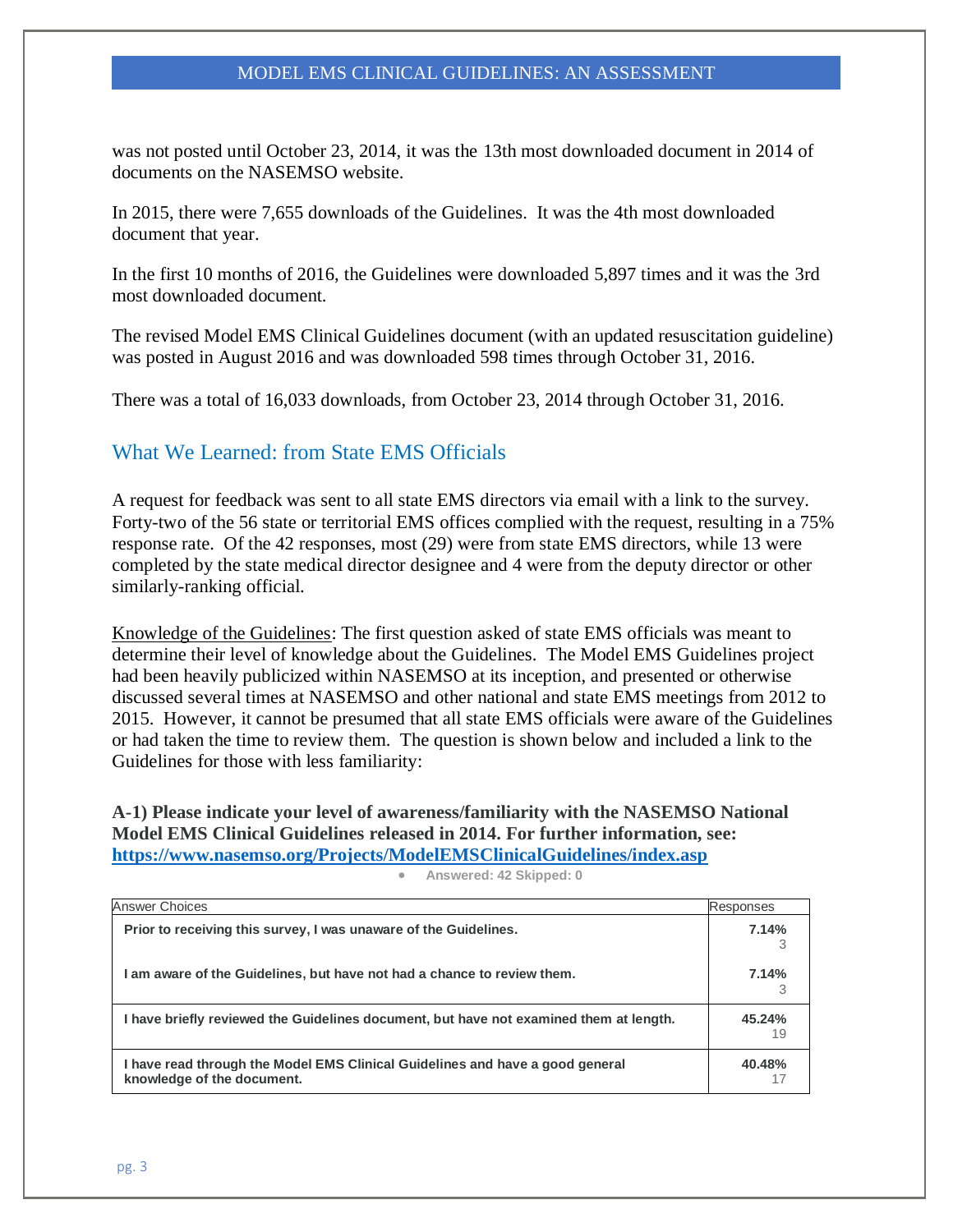Of the three who were previously unaware of the Guidelines, one is a relatively new state director (less than 18 months in the state EMS office), another is a state director who has not attended a NASEMSO meeting and is not active in the organization, and the third is a deputy director with 2 years in a state EMS office. Most (45% of the respondents) indicated they had briefly reviewed the document and another 40% indicated they had read through the document and possessed good general knowledge about it.

Distribution of the Guidelines by States: Those state EMS officials who have distributed the Guidelines were the among the minority with only 14 (33%) of the respondents indicating they had done so. It is not clear why more did not distribute the Guidelines, but it may have been a matter of how the question was phrased. A better question may have been to ask if *information about* the Guidelines had been distributed *or publicized*. No follow up inquiries were included to learn the reason for the low rate of distribution.

# **A-2) Have you distributed the Guidelines to EMS entities in your state or territory for their own reference and use?**

|                       | Answered: 42 Skipped: 0<br>$\bullet$ |              |
|-----------------------|--------------------------------------|--------------|
| <b>Answer Choices</b> | Responses                            |              |
| Yes                   |                                      | 33.33%<br>14 |
| <b>No</b>             |                                      | 66.67%<br>28 |

Use of the Guidelines: Three questions were asked to learn how many entities made use of the Guidelines. This included EMS services/agencies, educational institutions, regional EMS programs, as well as use by the state EMS offices in developing state protocols. The questions and responses are shown below.

EMS Agencies/Educational Institutions

**A-3) Are you aware if any of the EMS agencies/services/educational institutions in your state or territory have used the Guidelines, either as a reference document or otherwise (e.g., educational tool, reference document, agency protocols, etc.)?**

| Answered: 41 Skipped: 1 |  |  |  |
|-------------------------|--|--|--|
|-------------------------|--|--|--|

| <b>Answer Choices</b>                                | Responses    |
|------------------------------------------------------|--------------|
| Yes, all have used the Guidelines in some capacity.  | $0.00\%$     |
| Yes, some have used the Guidelines in some capacity. | 29.27%       |
| I am not aware of any who have used the Guidelines.  | 70.73%<br>29 |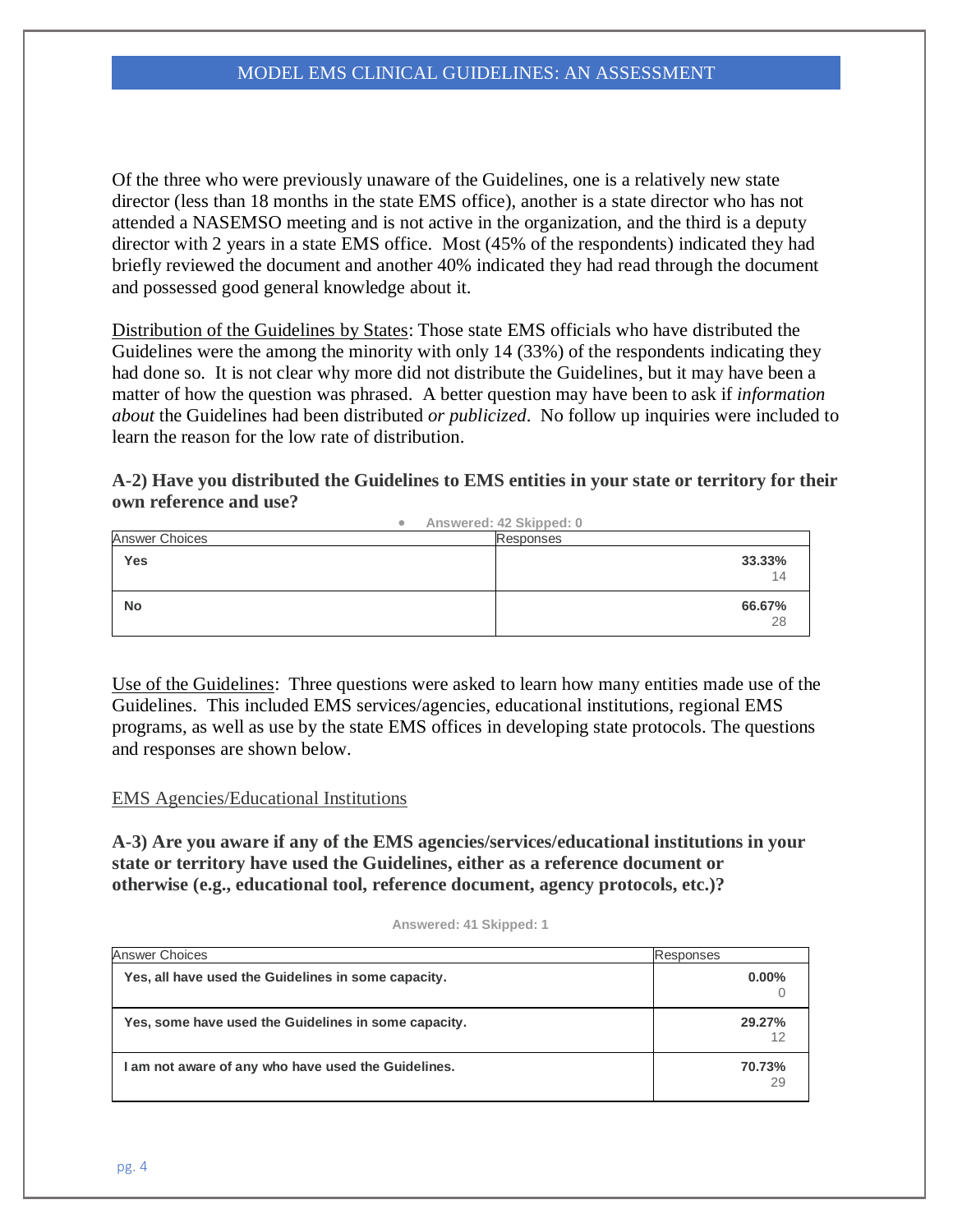It is likely that the state EMS offices would not necessarily know when or how EMS agencies or educational institutions used the Guidelines, thus these responses are not indicative of how widely the document was dispersed. It also helps to explain the high percentage (71%) that were unaware of any agencies or educational institutions who had used the Guidelines.

#### EMS Regions

# **A-4) Are you aware if any of the EMS regions in your state or territory have used the Model EMS Clinical Guidelines, either as a reference document or otherwise?**

| <b>Answer Choices</b>                                           | <b>Responses</b> |
|-----------------------------------------------------------------|------------------|
| We do not have EMS regions.                                     | 19.51%<br>8      |
| Yes, all EMS regions have used the Guidelines.                  | $0.00\%$         |
| Yes, some EMS regions have used the Guidelines.                 | 21.95%           |
| I am not aware of any EMS regions who have used the Guidelines. | 58.54%<br>24     |

**Answered: 41 Skipped: 1**

# **A-5) Which of the following does your state or territory have with respect to patient care protocols?**

**Answered: 42 Skipped: 0**

| <b>Answer Choices</b>                                  | Responses    |
|--------------------------------------------------------|--------------|
| <b>State EMS Protocols - mandatory</b>                 | 28.57%       |
| State EMS Protocols - offered but not required (model) | 43.24%<br>19 |
| No state EMS protocols                                 | 26.19%       |

*NOTE: The next three questions were asked of those who indicated they had state protocols.*

**A-6) Has your state or territory incorporated any of the NASEMSO National Model EMS Clinical Guidelines into your state patient care protocols?**

**Answered: 30 Skipped: 12**

| <b>Answer Choices</b> | Responses |
|-----------------------|-----------|
| Yes                   | 30.00%    |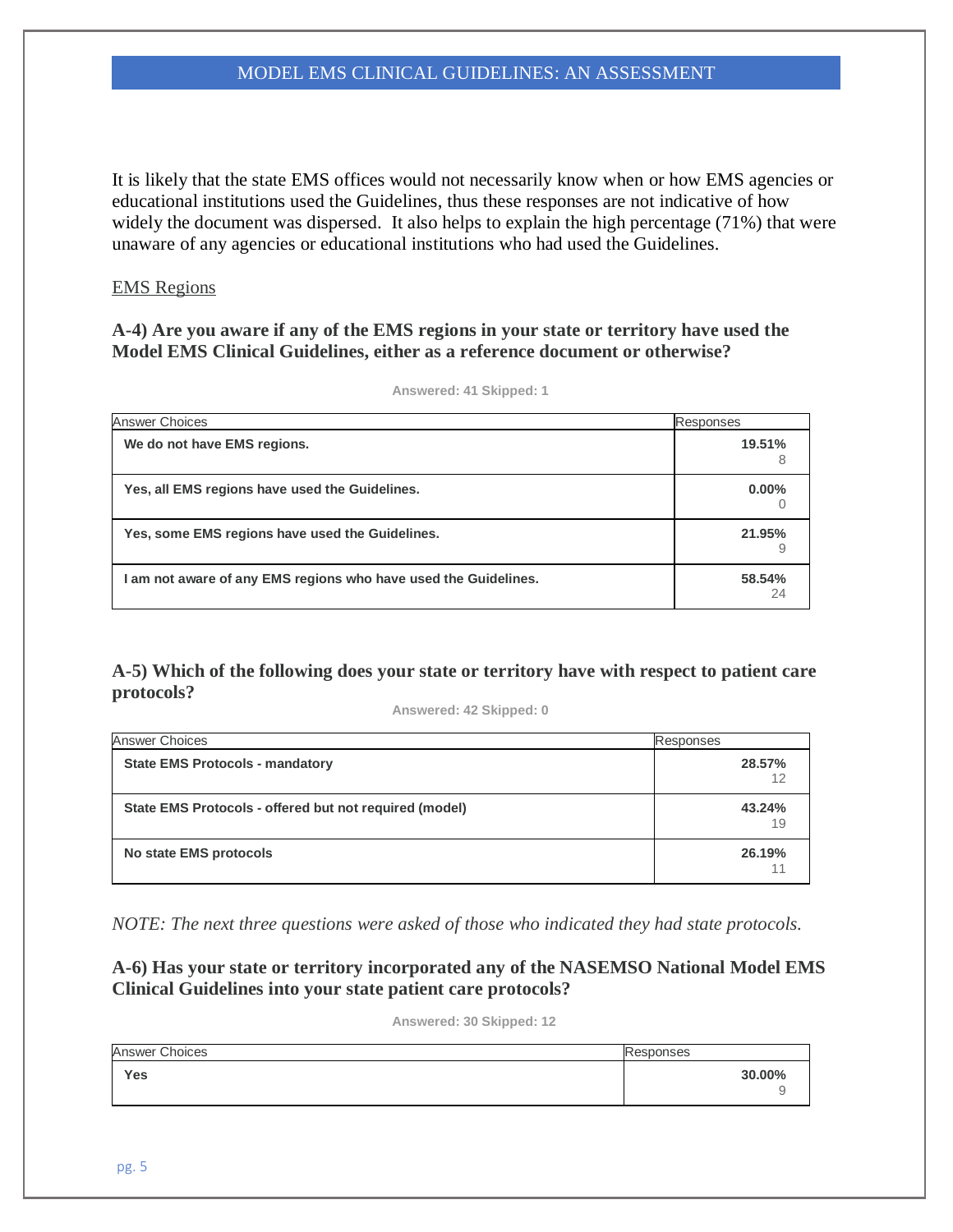| No, but we have used them as a reference | 43.33% |
|------------------------------------------|--------|
| No, we have not used them                | 26.67% |

Statewide Protocols: Of the 30 states with either mandatory or model statewide protocols, 22 of them (73%) indicated they used the Model EMS Guidelines in some capacity when developing or revising their statewide patient care protocols. Only eight of 30 states reported not using the Guidelines. Of the nine states that incorporated elements of the Guidelines into their protocols, most (5) indicated that selected guidelines were incorporated. See below.

**A-7) You indicated that you have incorporated elements of the Guidelines into your protocols, please select how the document has been utilized.**

| <b>Answer Choices</b>                                             | Responses |
|-------------------------------------------------------------------|-----------|
| Adopted in its entirety                                           | 11.11%    |
| Adopted in near entirety with some changes                        | 11.11%    |
| Adopted as a foundation within a more expanded protocol document  | 22.22%    |
| Adopted as a foundation within a shorter/leaner protocol document | $0.00\%$  |
| Selected quidelines were incorporated into our protocols          | 55.56%    |

**Answered: 9 Skipped: 33**

ALS / BLS: When developing the Model EMS Guidelines, the project team discussed and ultimately decided not to distinguish between skill level of the provider because of the wide variation among states. It was expected this would lead to some difficulty in adopting the guidelines as presented, as systems would have to determine which skills could be performed by whom. The response to the following question was anticipated (that they would need to separate the guidelines by skill level) but reassuring that so few found it problematic.

**A-8) The National Model EMS Clinical Guidelines were developed without regard to the EMS provider's certification or skill level because of variability among states, regions and EMS agencies. Did this one-size-fits-all approach pose a problem for using the guidelines in your state or territory?**

**Answered: 30 Skipped: 12**

| <b>Answer Choices</b> | Responses |
|-----------------------|-----------|
| <b>No</b>             | 20.00%    |
|                       |           |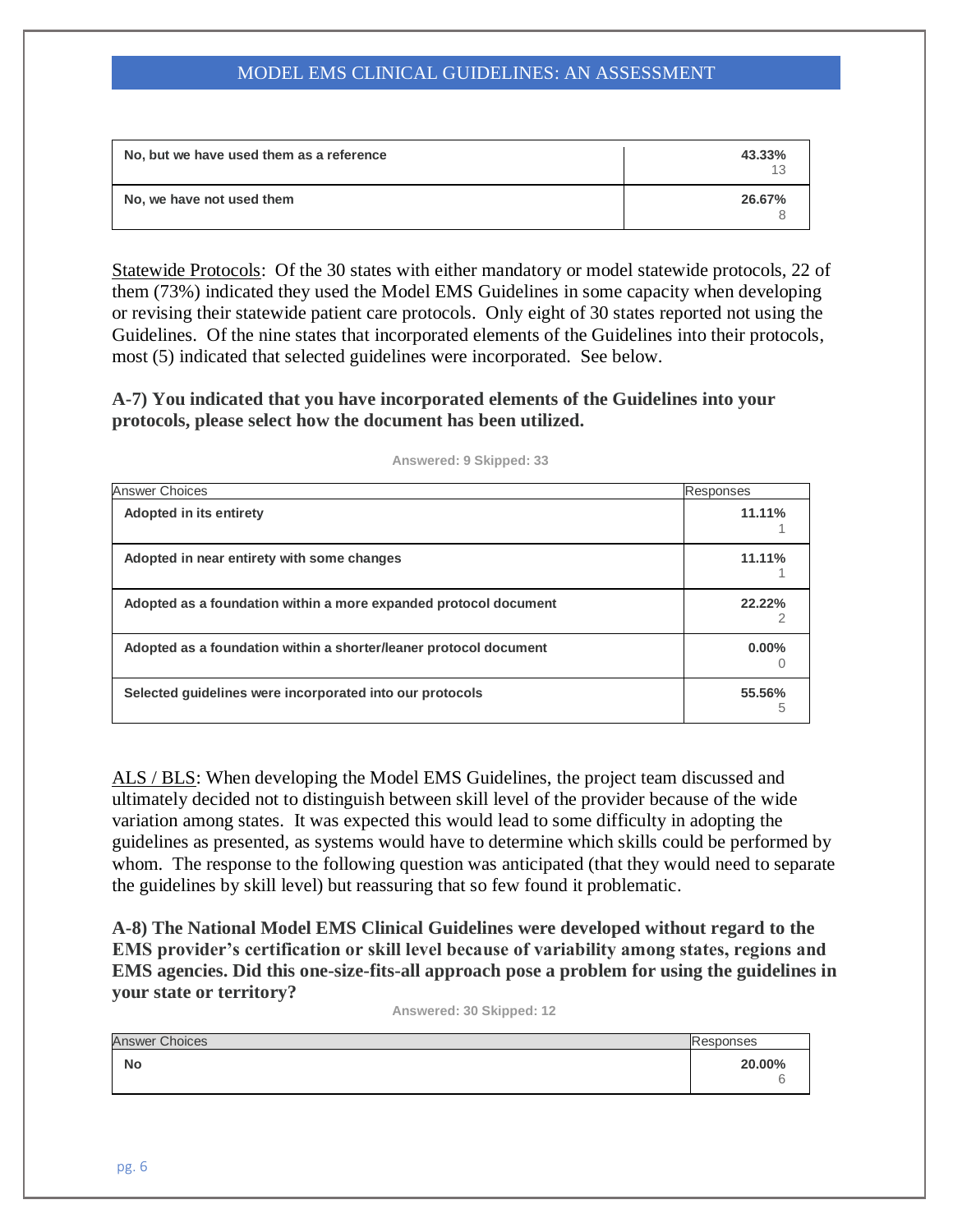| No, but we had to separate the quidelines by service/skill level (BLS/ALS, etc.) | 43.33%<br>13 |
|----------------------------------------------------------------------------------|--------------|
| Yes, it made the quidelines more difficult to incorporate into our protocols.    | 3.33%        |
| <b>Responses</b><br>Other (please explain)                                       | 33.33%       |

- 1. To date, WA has had mandated State Basic EMT protocols, but Advanced protocols are Medical Program Director directed.
- 2. Our scope is difficult to change and we are working on an adjustable scope from the EMS office
- 3. Our statewide protocols were very similar to the model guidelines. We continued to use our format for our protocols, which are split by levels of provider. We took some sections of the guidelines that differed from our protocols and incorporated them into our protocols.
- 4. Protocols adopted at this time are primarily included in our state EMSC protocols.
- 5. Will need to review.
- 6. We are currently updating our model protocols using the Nat'l Guidelines as a baseline but incorporating OH specific scope items; we maintain one level for Adult and one specific to Pedi and have a separate EMR model protocol.
- 7. Our state protocols have not been revised. However, I do know that the EMS Board and State medical director have looked at the guidelines. It would be difficult to incorporate because we would have to separate into 4 skill levels.
- 8. We have not utilized them.
- 9. It didn't matter
- 10. No as we used this document as a model foundation for service protocols. We did, however, develop state protocol for systems of care based on the information found in the document.

The Guidelines document is 288 pages in length. There was concern as it was being developed that it may to be too detailed to be useful for the average EMS provider and would not be suitable for use in the back of an ambulance. The following question was meant to address that concern. The majority of respondents indicated it was "about the right amount of detail." However, there are several comments later in the survey indicating the Guidelines as presented are not practical for use by EMS in the field and suggestions to create two versions—a shorter version and the full-length version for reference.

#### **A-9) Did you find the guidelines to be:**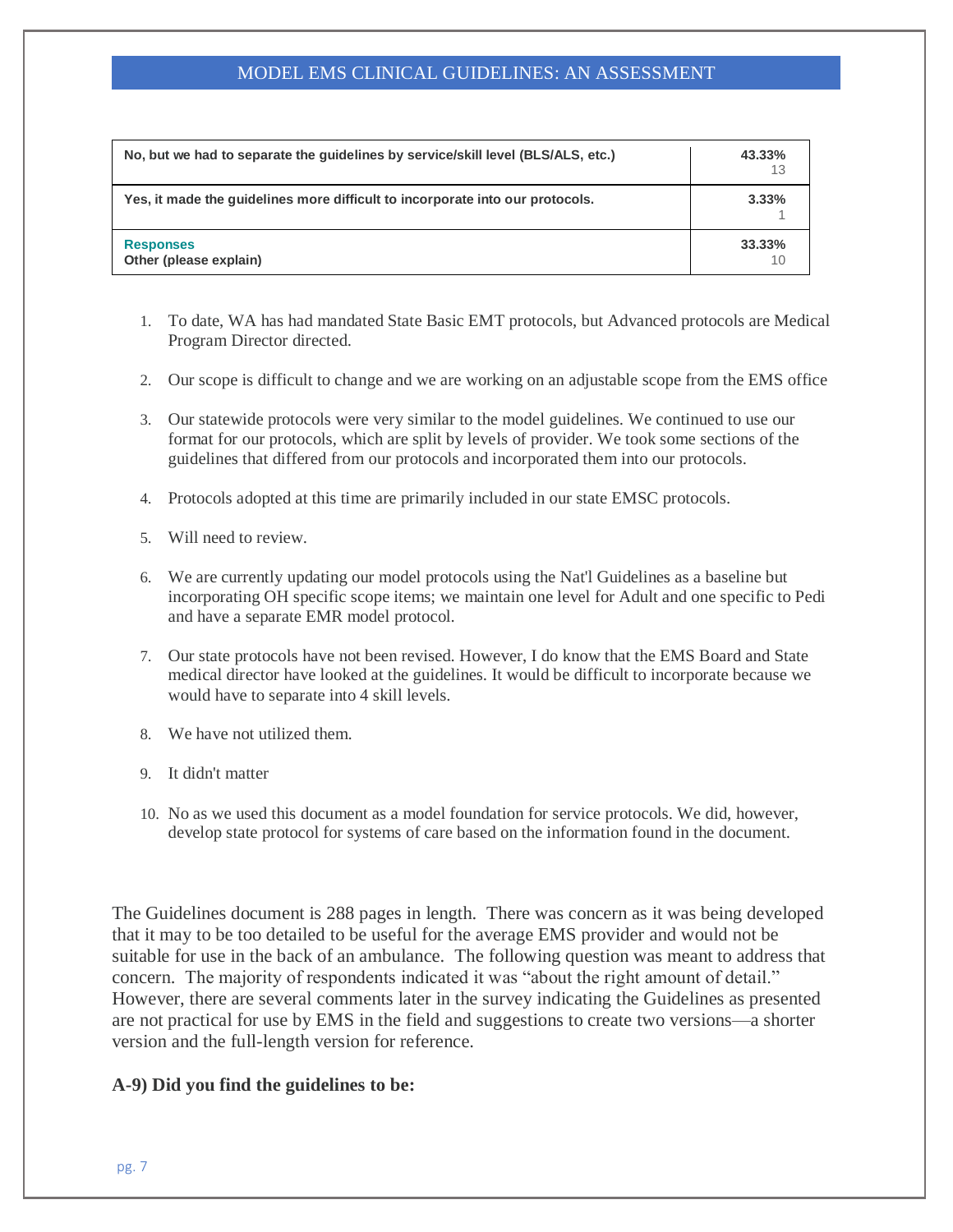**Answered: 41 Skipped: 1**

| <b>Answer Choices</b>                                                                       | Responses    |
|---------------------------------------------------------------------------------------------|--------------|
| More detailed/lengthy than necessary?                                                       | 9.76%        |
| About the right amount of detail?                                                           | 58.54%<br>24 |
| Needing more explanation?                                                                   | 4.88%        |
| I am not familiar enough with the Model EMS Clinical Guidelines to answer this<br>question. | 26.83%       |

# **A-10) The original set of Model EMS Guidelines released in 2014 were meant to be a core set with more to be added in the future. What guidelines do you recommend adding?**

**Answered: 23 Skipped: 19**

- 1. Excited delirium update. Naloxone update
- 2. Removal of any mention of auto-injector for epinephrine. There are common sense alternatives.
- 3. Infection Prevention Protocols. Our state does allow individual medical control authorities to amend the state protocols to meet their jurisdictional needs, but the changes have to be supported by evidence and approved by the State Quality Assurance Task Force.
- 4. Consider more detailed recommendations on medication especially STEMI.
- 5. It will be helpful to add additional guidelines to make these as comprehensive as possible, but only when there are EBGs or other information that supports the addition. Would be helpful to have guidelines like Human Trafficking guideline - based upon DHS guidance.
- 6. Replacing epi auto injectors.
- 7. Disaster Response / Crisis Standards of Care TECC
- 8. Triage to include MUCC
- 9. Induced Hypothermia Post Resuscitation Activase / t-PA IV Transfer MCI / Triage (MUCC Standard and Triage Tag Standard) Amputation (Trauma) Fever/Infection Control? Selective Spinal Motion Restriction
- 10. "Highly Infectious Diseases" maybe?

#### **A-11) What other changes to the Model EMS Clinical Guidelines would you recommend?**

**Answered: 17 Skipped: 25**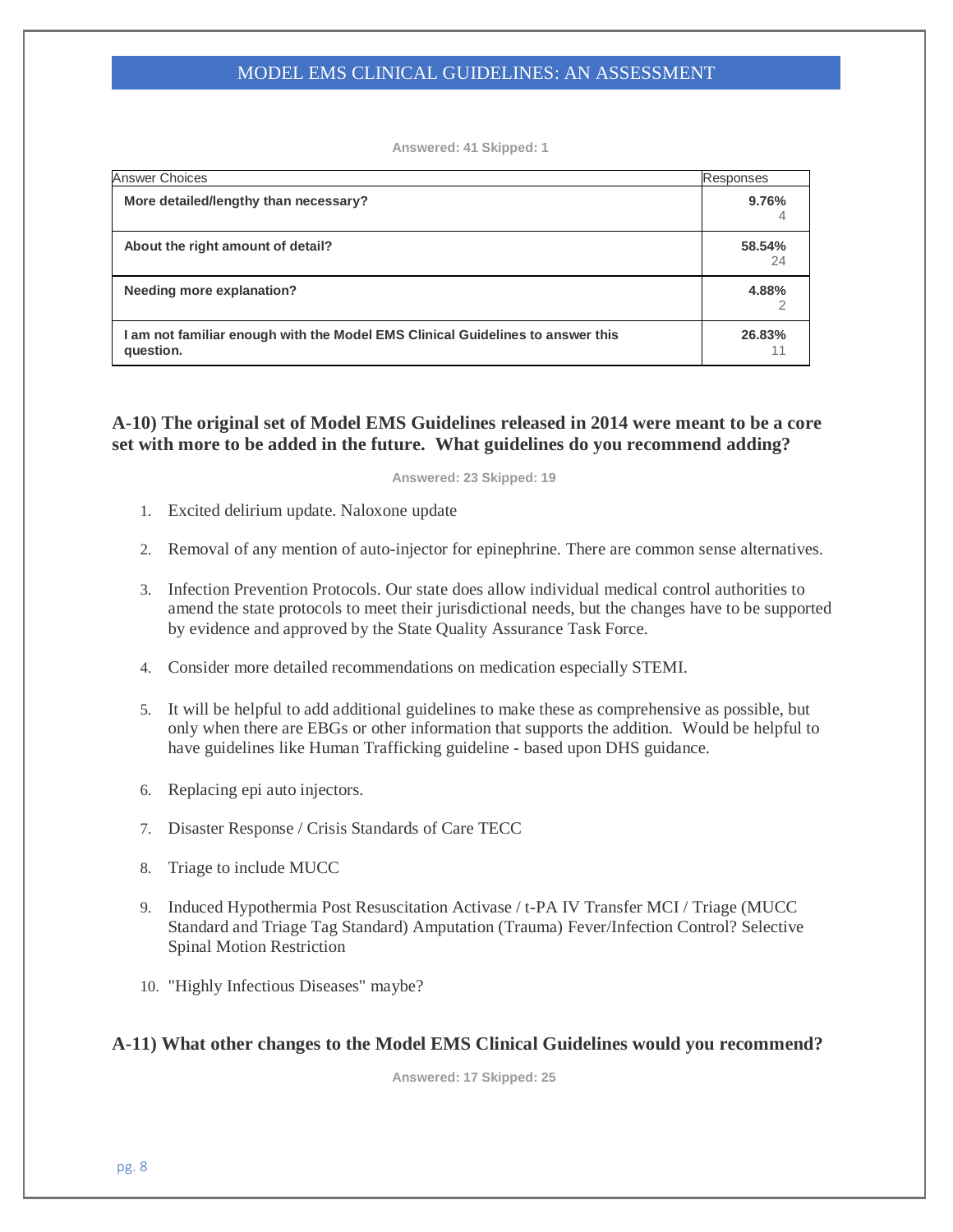- 1. Continued refining/development. building of communication platform for users / stakeholders to electronically communicate about the guidelines, implementation, etc
- 2. I would settle on a base-line set of protocols, with add-ons for more permissive states (e.g., advanced airway should have a base-line minimal, but many states allow RSI, surgical cric, etc.)
- 3. A standardized dose and therapeutic pearls for all drugs for quick reference. Worth a discussion
- 4. Removal of any mention of auto-injector for epinephrine 1:1000. Emphasize BLS airway care, and then supraglottic airways for pediatrics as a preference rather than a "consideration" over endotracheal intubation.
- 5. The EMS Model EMS Clinical Guidelines are a good reference for starting to write protocols and for use as a teaching document, but they contain too much detail to be a practical reference to on duty EMS providers.
- 6. I like the way they are set up with the references and tips. I also really like the performance measures being included. Keep this format.
- 7. The guidelines are not field user friendly so they are guidelines there is a lot of massaging and adjusting that needs to go into making them a viable field document.
- 8. Clearer indication of pediatric specific inclusion (e.g. pain management)
- 9. The biggest items would be a thorough review/update (...but that's what the project is about...) Suggest that someone compile a list of the big events/issues that have occurred since 2011 (Ebola, narcan, epi-auto-injectors, spinal packaging) More citations and "evidence"
- 10. I think that the format and content are quite appropriate. We look forward to aligning our model state guidelines with these in the near future!

# What We Learned – from those requesting the Guidelines in Word Format

Those individuals who had made a specific request for the Guidelines in Word format (70 requests over the two-year period) were asked to provide feedback as well. These were individuals who were obviously aware of and interested in the guidelines, thus a set of questions was designed for them. At least 11 of the requests were from educational institutions, while the remainder were primarily EMS agencies with a few others (software developers, regional EMS systems, state EMS offices, military EMS). Of the 70 who were contacted by their last known email address, 23 completed the assessment (33% response rate). A small number could not be contacted (emails bounced), while others failed to respond for unknown reasons. Those responses received, however, were complete (very few skipped questions) and provided helpful information. The position and level of clinical training of those responding are shown below:

#### **B-1) Your position within the Organization:**

**Answered: 23 Skipped: 0**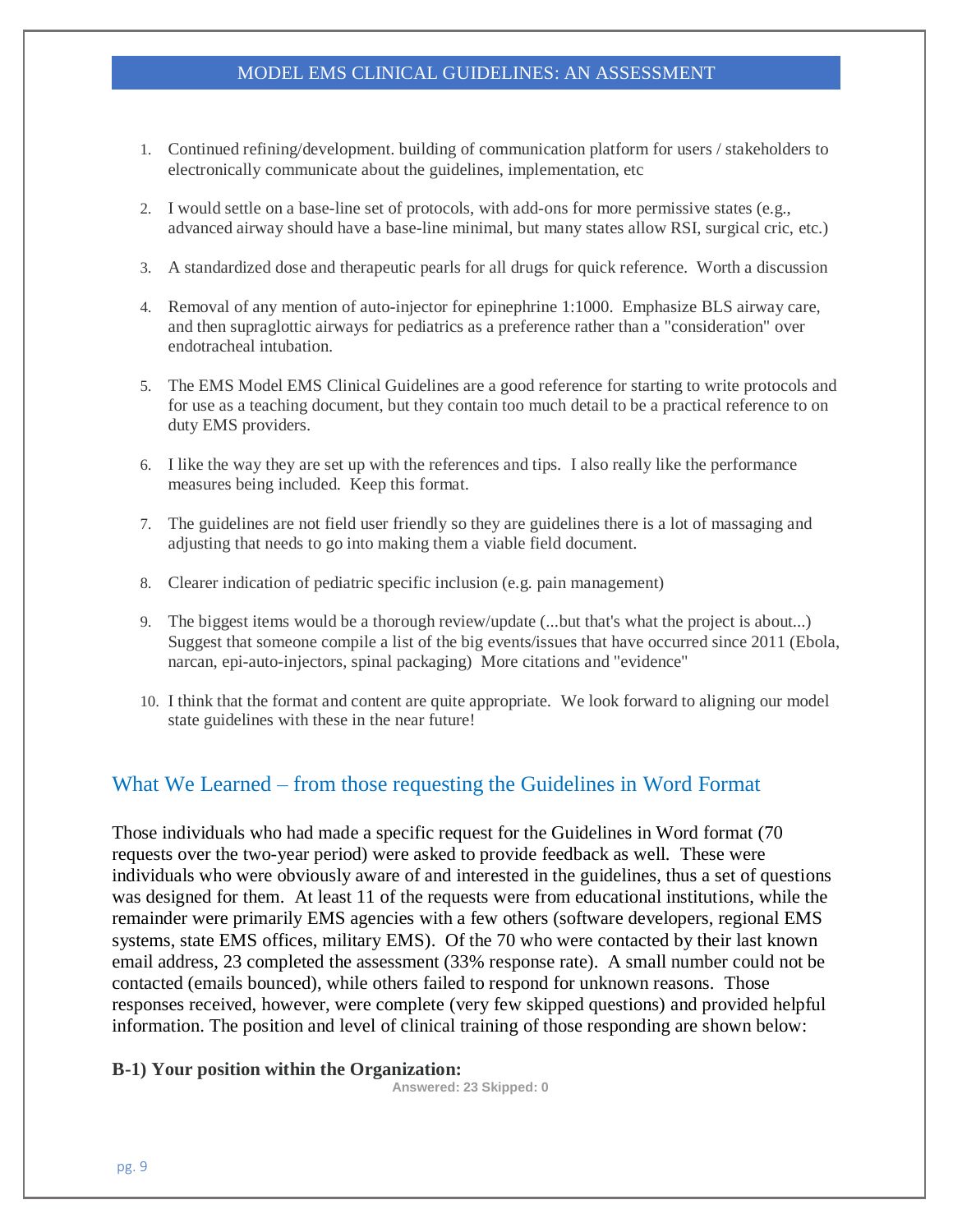| <b>Answer Choices</b>                                         | Responses |
|---------------------------------------------------------------|-----------|
| <b>EMS Medical Director</b>                                   | 21.74%    |
| Administrator or Training Officer (responsible for Protocols) | 47.83%    |
| Other                                                         | 30.43%    |

# **B-2) Your highest level of EMS clinical training:**

|  |  | Answered: 23 Skipped: 0 |  |  |
|--|--|-------------------------|--|--|
|  |  |                         |  |  |

| <b>Answer Choices</b>                                 | Responses     |
|-------------------------------------------------------|---------------|
| Physician                                             | 21.74%<br>5   |
| <b>Paramedic</b>                                      | 69.57%<br>16  |
| Advanced EMT (or other level between Paramedic & EMT) | $0.00\%$<br>U |
| <b>EMT</b>                                            | 8.70%<br>2    |
| <b>EMR</b>                                            | $0.00\%$<br>O |
| <b>Responses</b><br>Other (please specify)            | $0.00\%$      |

Respondents who requested the Guidelines in Word format were more likely to use the Guidelines than not - nearly 70% indicated they had used them. See below.

# **B-3) Have you or your organization incorporated any of the NASEMSO National Model EMS Clinical Guidelines into your patient care protocols?**

#### **Answered: 23 Skipped: 0**

| <b>Answer Choices</b> | Responses    |
|-----------------------|--------------|
| Yes                   | 69.57%<br>16 |
| <b>No</b>             | 30.43%       |

For those who used the Guidelines:

**B-4) You indicated that you have incorporated elements of the Guidelines into your protocols, please select how the document has been utilized.**

**Answered: 16 Skipped: 7**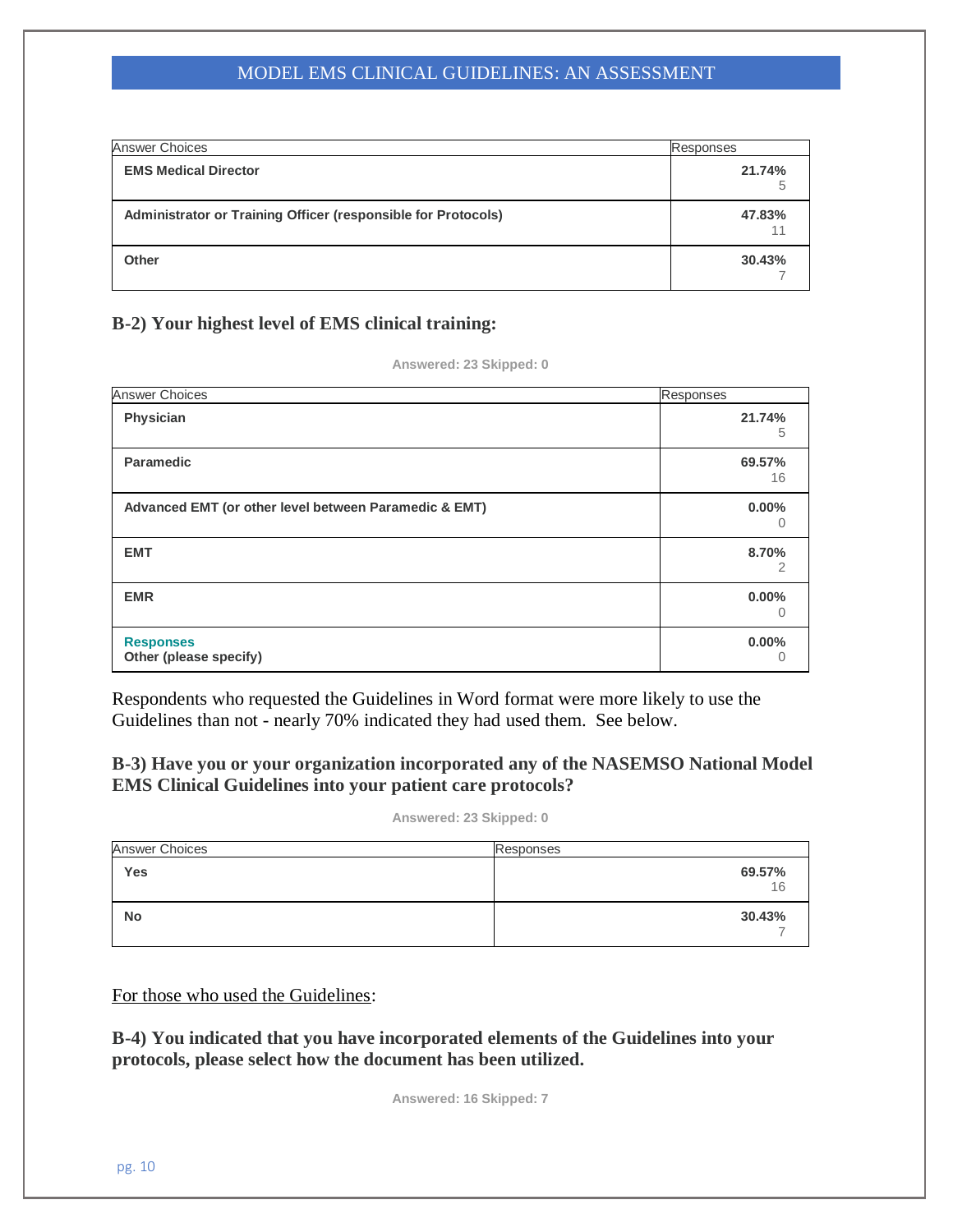| <b>Answer Choices</b>                                             | Responses |
|-------------------------------------------------------------------|-----------|
| Adopted in its entirety (or near entirety with some changes)      | 18.75%    |
| Adopted as a foundation within a more expanded protocol document  | 31.25%    |
| Adopted as a foundation within a shorter/leaner protocol document | 6.25%     |
| Selected quidelines were incorporated into our protocols          | 43.75%    |

For those who did *not* use the Guidelines:

**B-5) What are the reason(s) that you or your organization has not incorporated the Guidelines into your EMS protocols? (Check all that apply)**

| <b>Answer Choices</b>                                                       | Responses |
|-----------------------------------------------------------------------------|-----------|
| Satisfied with current patient care protocols                               | 14.29%    |
| Did not find the Model EMS Guidelines useful for our organization           | $0.00\%$  |
| Unable to overcome barriers within the organization to adopt the Guidelines | 28.57%    |
| Did not like the format of the Model EMS Guidelines                         | 0.00%     |
| <b>Responses</b><br>Other (please explain)                                  | 85.71%    |

**Answered: 7 Skipped: 16**

- 1. Never really thought about using them.
- 2. They are very useful as a reference--we worked on a shorter version of the NAEMSO protocols but they were still 'too long' for the rest of the subcommittee.
- 3. Unfamiliar
- 4. Working independently on analysis, not with EMS org.
- 5. Not the intended use we are using them for initial paramedic education to help students build critical thinking and priority of interventions. We expect they will be working with an assortment of protocols when they are done - these are universally useful so we use them for education. I am not an operations level supervisor and do not have influence at that level.
- 6. We are purely academic and have no clinical program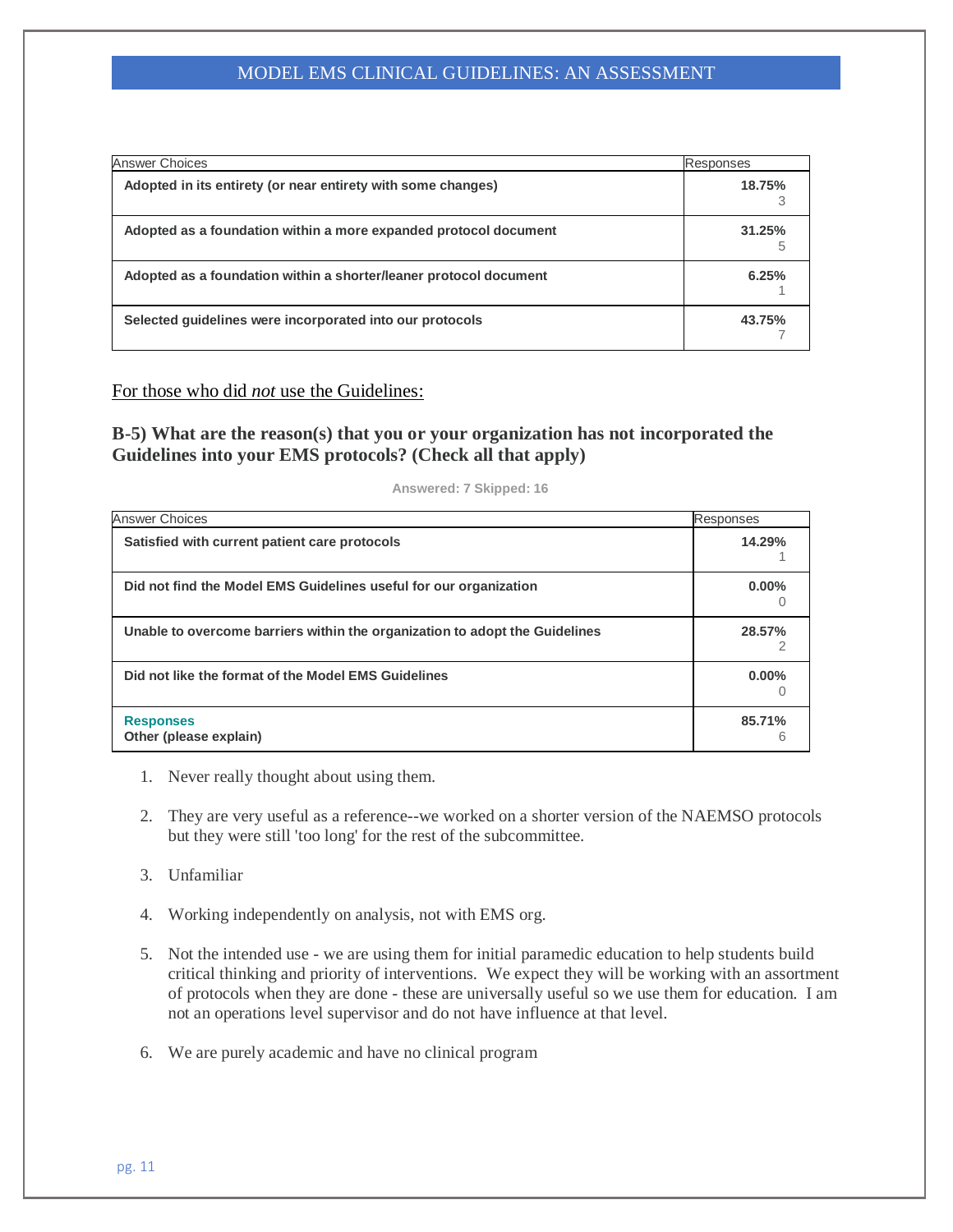The following two multiple choice questions, also in the state EMS officials survey, were asked of those requesting the Word document. The responses were similar in both cohorts. For example, the majority of respondents in both groups did not find the one-size-fits-all approach to be problematic and were able to separate the guidelines into service/skill level (BLS/ALS) if needed. Only a small number/percentage indicated it was problematic. These results suggest there is no need to change this approach. See below (results from state EMS officials can be found on pages 6-7, question A-8).

**B-6) The National Model EMS Clinical Guidelines were developed without regard to the EMS provider's certification or skill level because of variability among states, regions and EMS agencies. Did this one-size-fits-all approach pose a problem for implementing the guidelines by your agency?**

| <b>Answer Choices</b>                                                            | Responses |
|----------------------------------------------------------------------------------|-----------|
| <b>No</b>                                                                        | 52.17%    |
| No, but we had to separate the quidelines by service/skill level (BLS/ALS, etc.) | 34.78%    |
| Yes, it made the quidelines more difficult to incorporate into our protocols     | 13.04%    |

**Answered: 23 Skipped: 0**

Similarly, the majority of respondents in both cohorts indicated that the Guidelines were "about the right amount of detail." See below (results from state EMS officials can be found on pages 7-8, question A-9).

#### **B-7) Did you find the guidelines to be:**

**Answered: 23 Skipped: 0**

| <b>Answer Choices</b>                      | Responses |
|--------------------------------------------|-----------|
| More detailed/lengthy than necessary?      | 8.70%     |
| About the right amount of detail?          | 73.91%    |
| <b>Needing more explanation?</b>           | $0.00\%$  |
| <b>Responses</b><br>Other (please specify) | 17.39%    |

- 1. As resource protocols, they were great. I also like the ones the State of Oklahoma has done. This allows everyone to see the total 'playbook' and source material for the protocol. You may be most successful in creating a companion version that is as lean and field oriented (drop source material, headings, edit down as sparse as possible.
- 2. Really appreciated the additional Toxin and Environmental guidelines!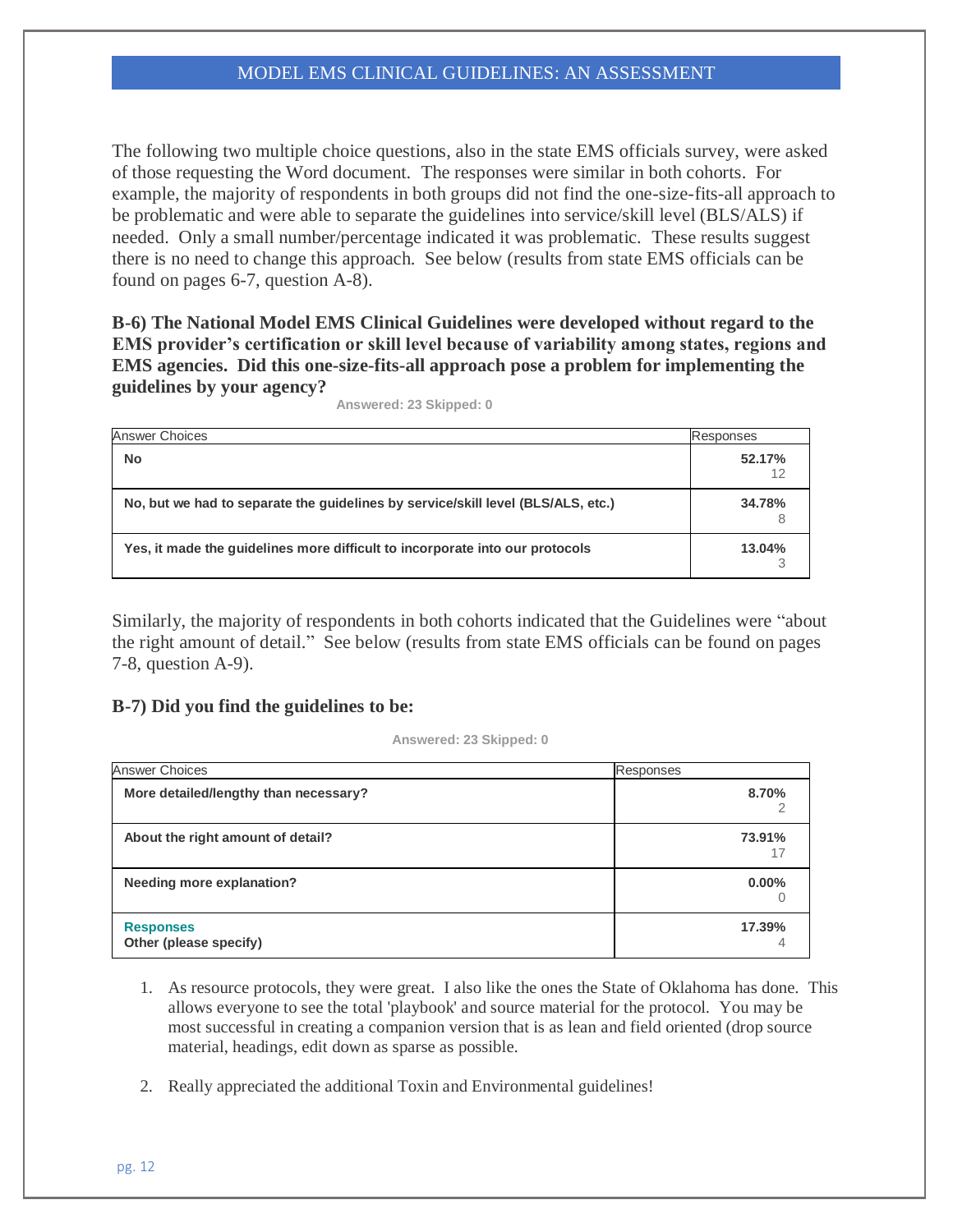- 3. NA not consuming guidelines from a direct provider perspective
- 4. My staff wanted streamlined content for when they were on calls. I liked the full version with rational, guidance, etc.

# **B-8) The original set of Model EMS Guidelines released in 2014 were meant to be a core set with more to be added in the future. What guidelines do you recommend adding?**

#### **Answered: 12 Skipped: 11**

- 1. Sepsis, change ALTE to BRUE, thoracic dissection / aortic aneurysm, COPD / Asthma, CHF, pediatric cardiovascular (PALS), stroke (RACE / NIH).
- 2. these are pretty good; probably some more on cardiac, mass care, sports injury management at events,
- 3. Rapid sequence intubation. I understand why it was excluded as something that requires specialty training At least in rural Florida, RSI is a common occurrence when quality hospitals are over an hour away.
- 4. RSI
- 5. Sepsis and crush injuries
- 6. Adrenal Insufficiency; Sepsis/Septic Shock; Febrile Illness; {reference to} National Incident Management System terms/structure with mass casualty triage algorithm(s)
- 7. Update with the most current cardiac care, trauma care and stroke care guidelines.
- 8. Medicated assisted intubation.
- 9. Use of CPAP/BIPAP. Guidelines on uses for other non- pulmonary edema; such as. Pneumonia, COPD, and CO poisoning.
- 10. Tactical Emergency Casualty Care guidelines and other appropriate guidelines for austere/hostile environments
- 11. I cannot think of any specific guidelines but I recommend adding the use of ultrasound into the protocols- particularly the FAST procedure. The medications can be expanded to include neuromuscular blockers (Sux, Roc, Vec) and Mark I kit contents
- 12. We have not found it necessary to add any guidelines but we are interested in seeing them updated with the newest research.

#### **B-9) What other changes to the Model EMS Clinical Guidelines would you recommend?**

**Answered: 12 Skipped: 11**

1. Just to update them more often to keep up with evidence based practice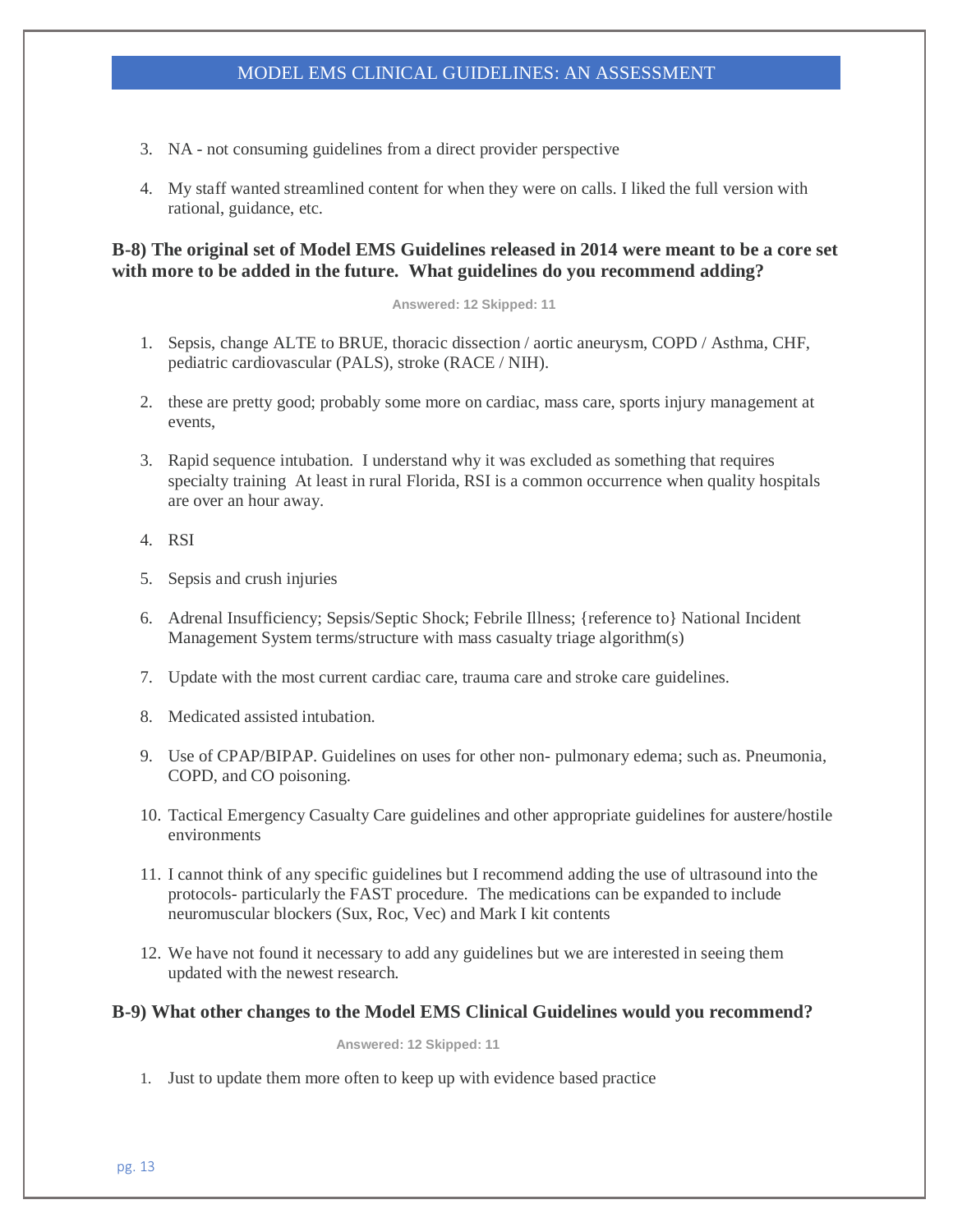- 2. change from a word use to a flow diagram
- 3. it would be nice to have some procedures to accompany these protocols.
- 4. These guidelines are a great foundation for our department. We added RSI and some State specific guidelines (care for cats and dogs) and deleted a few protocols that were not applicable (we don't deal with altitude sickness, or jelly fish). I love the extra references and EBM approach.
- 5. N/A
- 6. Be sure to make the document printable in black and white for agencies that cannot afford color printing and for color blind providers. -If feasible, the text, charts and graphs should be easily readable. Examples are pg. 150, 243, 279, 280, 283 and 284. -Consider using the same format for all charts and tables. - Consider reducing the overall size (# pages) by deleting the references throughout the document.
- 7. From a data analysis / programmatic usage standpoint, having a more structured format to the information (i.e. something like JSON or XML rather than word/pdf) would simplify that process. (fyi - I'm currently working on parsing the word doc version of the 2014 guidelines into a semistructured JSON format for follow up analysis / programmatic access.)
- 8. None really honestly we are so happy with the layout goals of care, inclusions and exclusions, assessment findings, management, key performance indicators and references - it is the perfect accomplice in paramedic education - it helps us bridge the gap between the book and evidence based medicine and teaches students how to approach care once the assessment is complete.
- 9. The addition of treatment flow charts/algorithms.
- 10. Continue to grow the acorn into an oak tree. :-)
- 11. A more regular or better yet on-going updates in an attempt to keep up with the science.
- 12. Maybe have 2 versions. 1 is streamlined for EMS providers and the other is for the reference

# Considerations for the Future

The findings from the assessment of the 2014 National Model EMS Clinical Guidelines will be tremendously helpful as the project team moves forward in updating and creating new guidelines to add to the original core set. The feedback received will allow the group to focus its time and efforts on the areas that need work with reassurance that it is headed in the direction needed by those who utilize this important clinical resource.

#### **Awareness/Publicity**

Feedback from the state EMS officials indicated that while the overwhelming majority were aware of the Guidelines, a small number of those who were relatively new (within the past two years) or not involved were unaware of their existence. The project received the most attention